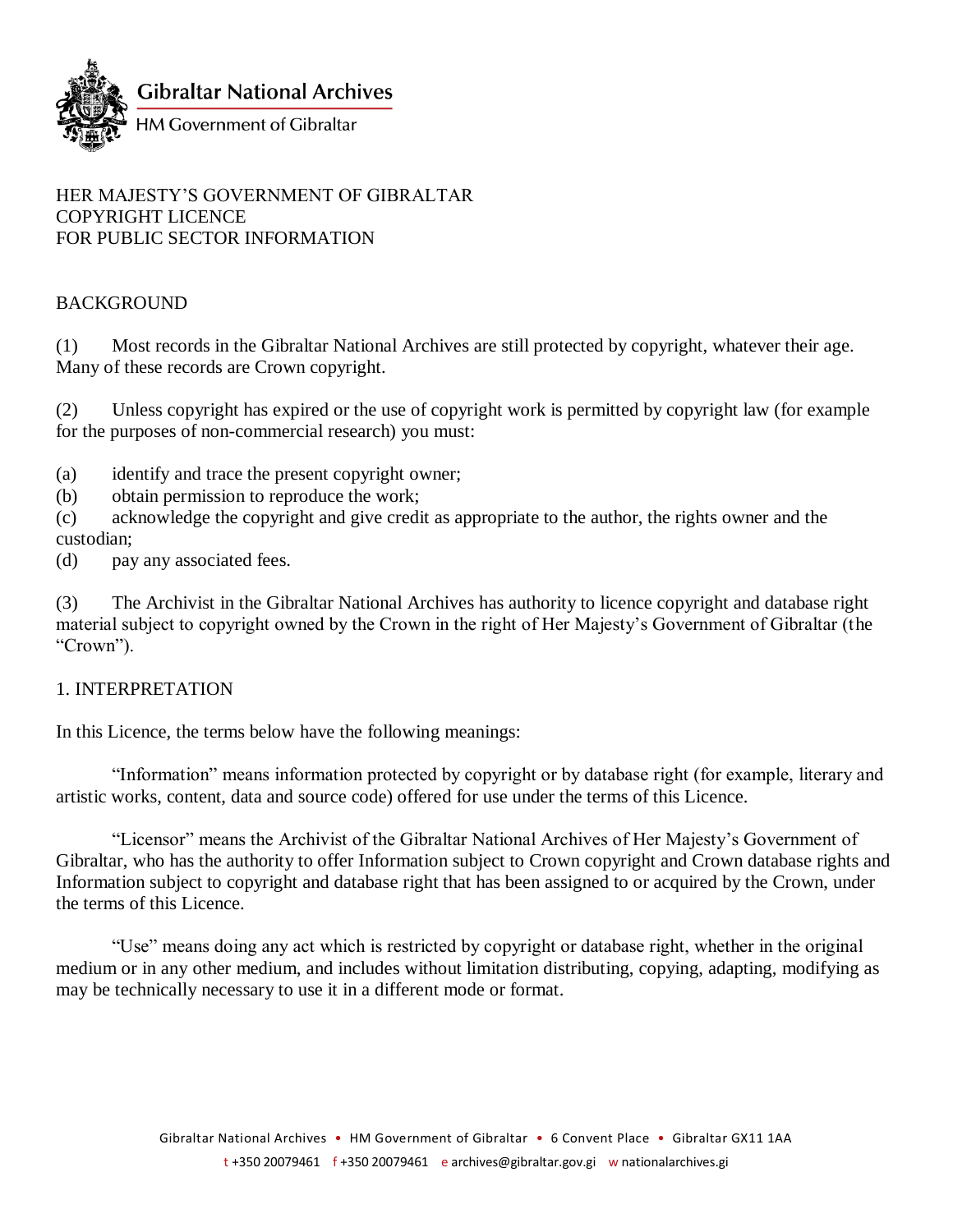

"Licensee" means the natural or legal person, or body of persons corporate or unincorporated body (whether or not having separate legal personality), acquiring rights in the Information (whether the Information is obtained directly from the Licensor or otherwise) under this Licence.

### 2. GRANT

2.1 The Licensor hereby grants to the Licensee a worldwide, royalty-free, perpetual, non-exclusive licence to do the following acts, subject to, and in accordance with, the terms of this Licence:

(a) copy, publish, distribute and transmit the Information;

(b) adapt the Information;

(c) exploit the Information commercially and non-commercially for example by combining it with other information, or by including it in your own product or application.

2.2 The Licensee must, when doing anything listed in 2.1 above, acknowledge the source of the Information in the product or application by including the following attribution statement:

"Contains public sector information licensed by the Gibraltar National Archives of Her Majesty's Government of Gibraltar"

and give the document references.

2.3 The Licensee is permitted to use and re-use the Information that is available under this Licence freely and flexibly, subject to, and in accordance with, the terms of this Licence and provided it is reproduced accurately and not used in a misleading context.

2.5 This Licence does not affect the Licensee's freedom under fair dealing or fair use or any other copyright or database right exceptions and limitations.

2.6 The Licensor does not authorise any use of third-party copyright material. It is the Licensee's responsibility as the user to ensure that copyright is not infringed and any infringement that does occur is the sole responsibility of the Licensee.

2.7 The Licensee shall, in exercising its rights under this Licence, comply with all applicable laws, enactments, regulations and similar instruments and the Licensee understands and agrees that it shall at all times be solely liable and responsible for such due observance and performance.

# 3. TERMINATION

The rights granted under this Licence will end automatically where the Licensee fails to comply with the conditions stipulated in this Licence.

# 4. EXCLUSIONS